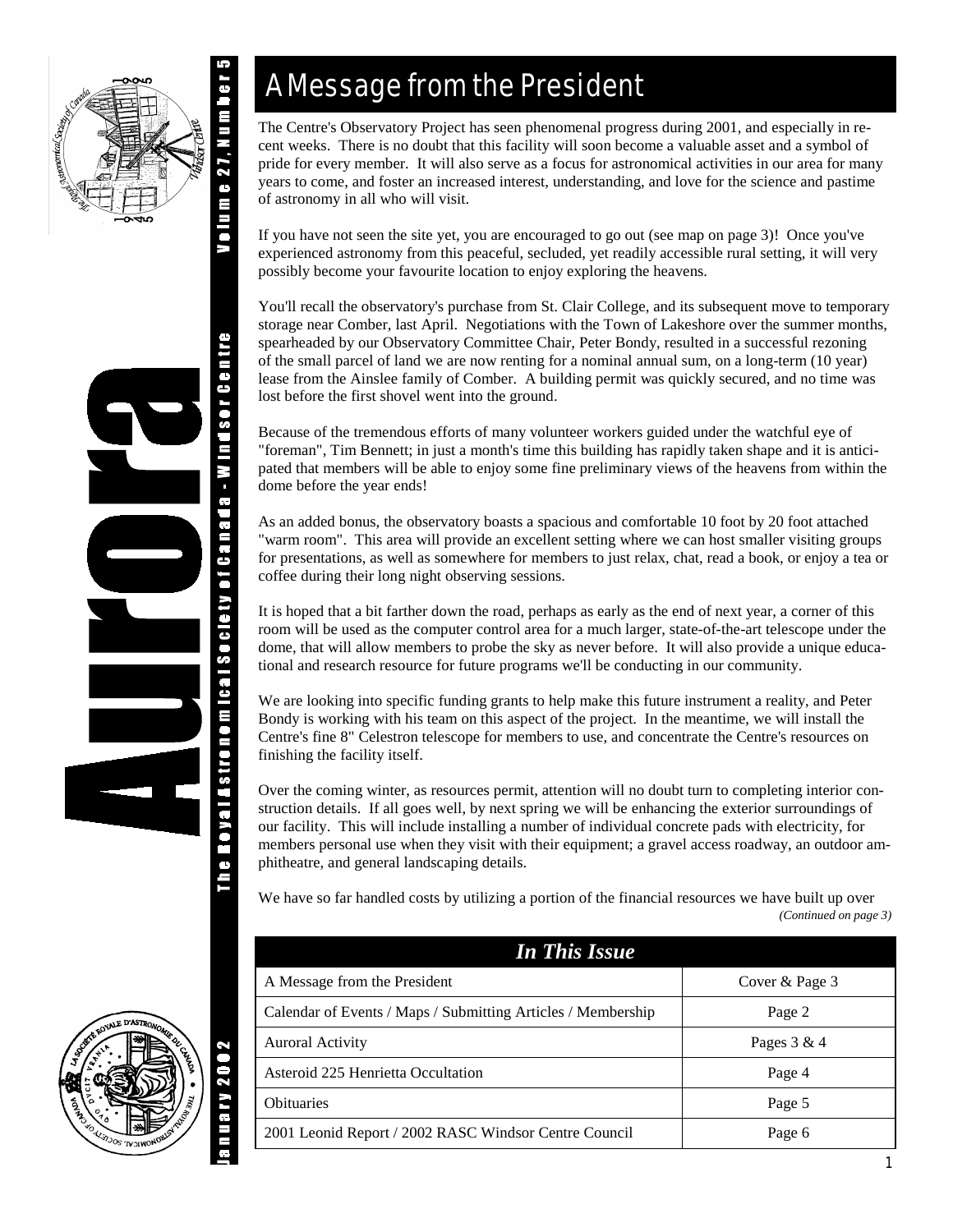## Calendar of Events

## *Our next meeting…*

Tuesday, January 15, 2002 8:00 p.m. at St. Stephen's Church Howard Road, 1.4 kms. south of Hwy  $# 3$ 

### *Main Speaker…*

To Be Announced

*Topic...*

"To Be Announced"



## Submissions

Aurora is published monthly except for August. The September, November, January, March, May and July issues are full newsletters (usually 6 pages) with a number of member submitted articles. The October, December, February, April and June issues are short flyers (2 pages) with one short article. Submitted articles can be of any length from a paragraph to multiple pages. I can scan pictures and/or diagrams (both prints and film) to support your article and the originals will be returned to you.

Submission deadline is the 1st of the month. I will accept Emails at the address below, floppy disks, or written submissions.

Editor: Steve Mastellotto Email: smastell@wincom.net

## *Activities...*

*Winter Solstice:* On December 21 at 2:21 p.m. Winter officially begins in the northern hemisphere.

*Saturn Occultation:* On December 28 at 3:56 a.m. Saturn will slip behind the nearly full Moon.

*Jupiter:* Jupiter blazes at magnitude  $-2.7$  and is at opposition on January 1. If you were standing on Jupiter the Earth would transit the Sun's disk.

*Earth at Perihelion:* On January 2 the Earth is at its closest to the Sun - 147,098,058 kms.

*Quadrantid Meteors:* Look for the Quadrantid meteor shower to peak on morning of January 3. Although the Moon will all but wipe out this year's view you can look for meteors originating from a point halfway between the end of the Big Dipper's handle and the head of Draco.

*Mercury:* Look for Mercury in the evening sky from January 9 - 15. Mercury is at its greatest elongation east (19 deg.) on January 11th.

*Council Meeting:* Tuesday February 5, 2002 at Steve Mastellotto's house. Meeting begins at 7:30 p.m..

Membership Meeting: The next monthly meeting of the Windsor Centre will be held on Tuesday February 19, 2002.

## *Observing Nights*

**Frank Shepley's**.......Last Quarter Moon **Dan Taylor's**............New Moon

(please call before showing up)

## Membership

The Windsor Centre of The Royal Astronomical Society of Canada meets on the 3rd Tuesday of every month (except July and August) at St. Stephan's church. In addition to regular meetings the centre hosts a number of observing nights, a picnic and a December social. Members receive a copy of the Observer's Handbook, the RASC Journal, a subscription to SkyNews magazine and access to the Centre's library and telescopes.

Annual Membership Fees are Regular - \$44.00, Youth - \$27.50 and Life - \$880.00.

Contact Frank Shepley at (519) 839-5934 or visit our website at: www.mnsi.net/~rasc for more information.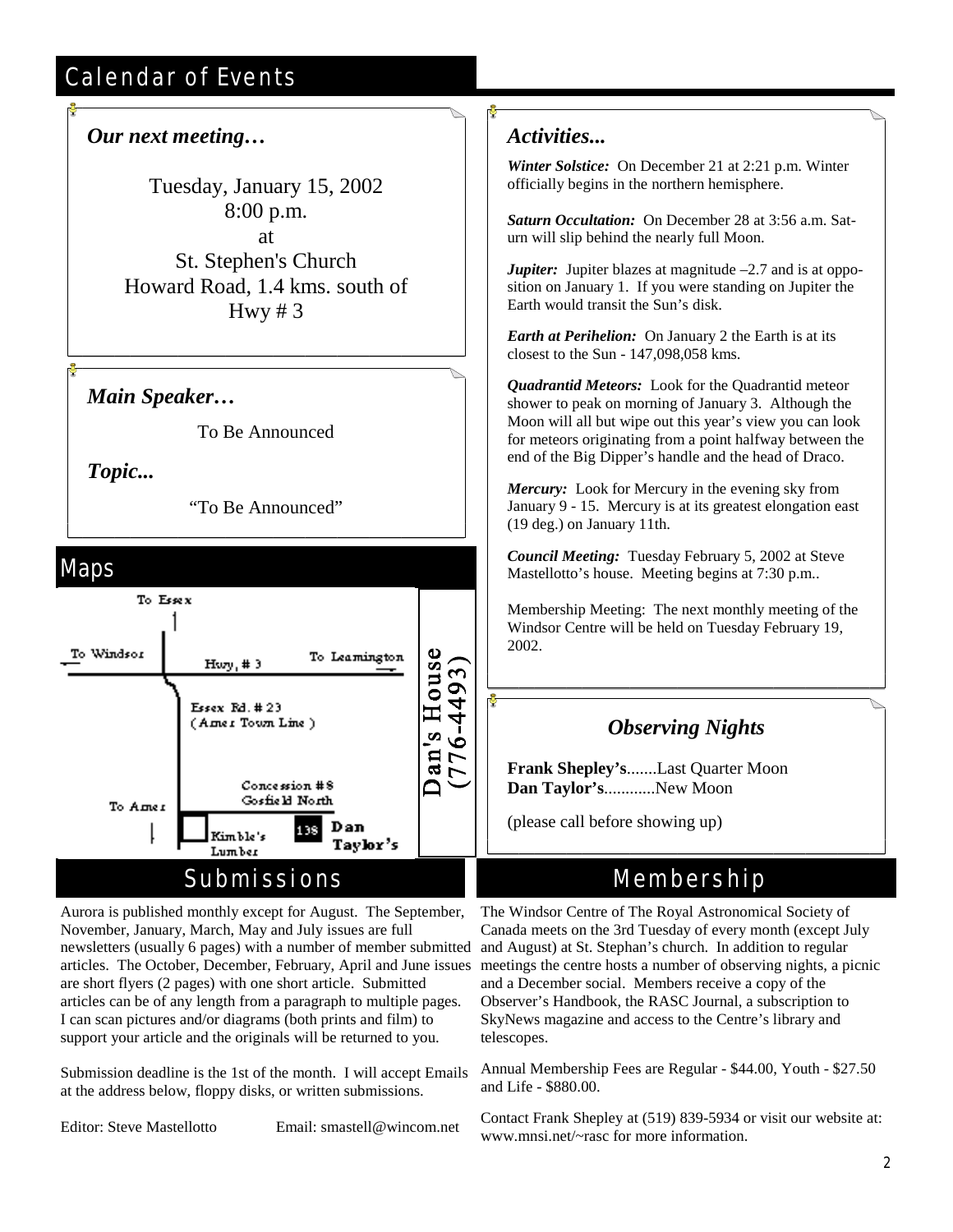## A Message from the President (continued)

#### *(Continued from page 1)*

the years through responsible money management, as well as with many generous donations from individual members who have come forward in recent weeks without even being asked. This is an important reason we're making such outstanding progress right now.

At the Annual Meeting on November 20th, for the first time since the project began, I requested members to consider making a private donation, no matter the size, to ensure we can keep up the momentum. I believe that we easily have the will and the resources within the membership to finish the work planned over the coming months, especially as labour is in many cases being cheerfully volunteered. Money is never spent before we have it, and the project will continue onward, as it has so far, debt-free.

It seems entirely reasonable and attainable at this point, therefore, to target our annual "Astronomy Day" picnic / observing night to be held in June, 2002, as the time we'll gather as a Centre at our new facility, to formally dedicate and celebrate our great achievement. What a great day that will be!

It also comes to mind that we will at some point soon have to establish a mechanism by which we'll determine a name for the site. It would be nice if this can happen by next June! Your thoughts or suggestions would be appreciated. More on this later.



Above is a map showing the Comber area and it includes the major highways (401, 77, 8 and 46) that are in the area of the observatory. I "highlighted" the most direct route from Windsor on this map which is to take 401 East to Highway 77 South to South Middle Road. While on South Middle Road you will cross some railroad tracks (they just removed the tracks last week) and just after the barely discernable point where Concession 9 joins it you will find the observatory site on the South side of the road. If you hit the Rochester Townline Road (i.e. you come to a stop sign and have to turn left or right) you have gone too far.

In the meantime, kindly think about this project, about what it means to you and how it will benefit your interest in astronomy in the coming years, and consider making as generous a donation as you can to help make the dream a reality. All donors can be issued a tax receipt for the full amount of their contribution, for income tax purposes.

If you're not able to make your donation in person at a meeting, mail your important contribution to our treasurer, Frank Shepley, at 671 Inman Sideroad, R.R.#2, Ruthven, Ontario, N0P 2G0.

Best wishes for the coming Holiday Season, a Merry Christmas, and a Happy and Prosperous New Year, 2002.

Randy Groundwater

## Auroral Activity Report

*The following note was from Dave Panton and is representative of a number of emails I received. Steve - Editor* 

Thanks for the note regarding the possible auroral display on November 5, 2001. I went to Comber that night to try to find some double stars and set up to the west side of the building to avoid moonlight in my face as it rose. I was alone. In the area 18hr to 21hr I was doing quite well from a list off the internet. At 9:45 p. m. the object I was looking at (my records are not handy) was to the Northwest. Darned if it didn't fade in the eyepiece. The eve-

ning was about as good as it ever is so I was puzzled as there was not a sign of clouds approaching.

I looked to see what the problem might be. It took a few moments to realize the elongated whitish blob was not a cloud at all! Sure as heck it was the start of an amazing display. I called Robin from my cellphone and left word on his answering machine. Then I repeatedly called my wife on our phone and got through (she was on the phone with a girlfriend) about 10:10.

*(Continued on page 4)*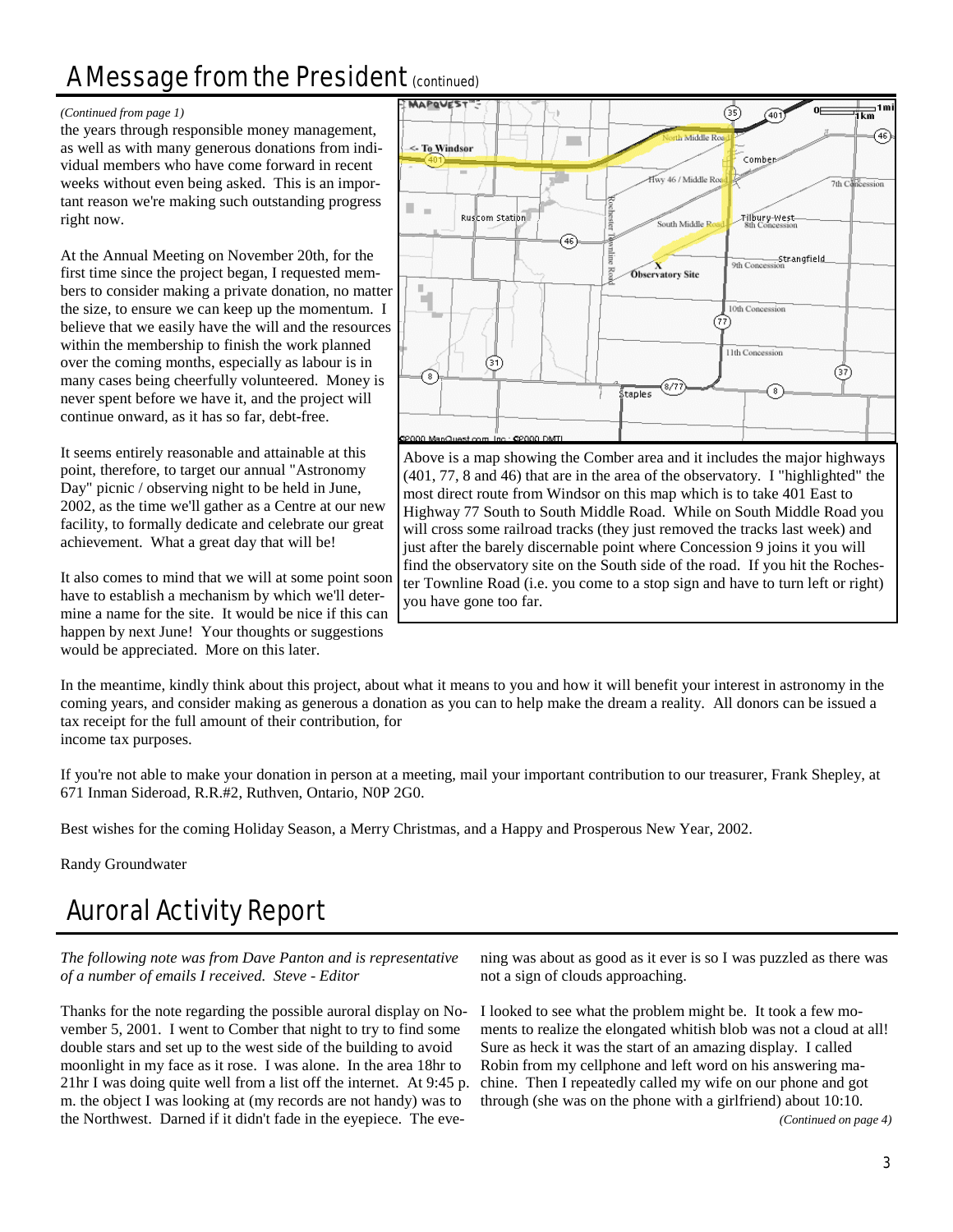## Asteroid 225 Henrietta Occultation by Dave Panton

The night of Oct 17/18 was almost perfect, clear and cold with a light Northwest breeze. Steve Mastellotto had sent an e-mail flagging an astronomical event to occur that night. At approximately 12:51 a.m. magnitude 13.2 asteroid 225 Henrietta was to occult the 10.6 magnitude star TYC543-855-1 in Aquarius for just a few seconds. It appeared a Comber observer would be on the path of the happening.

Observable occurrences of this type are few and far between. Sky conditions cut the odds of success even further. The late hour on a weeknight made the event even less appealing. Most likely it would be a solo affair. On the other hand, a better chance might never come. Why not go out and make the attempt?

Preparation is very important! "Starry Night Pro" was used to prepare two computer images of the area down to magnitude 14. One was made large enough to fit both M2 and TYC543 in the same field. Another was made to show only the exact area as it would look like in my 40mm eyepiece (a 0.8 degree circle). Extra mirror and normal image printouts were run on the chance others might be on site, willing and able to stay late enough to join in the effort.

On arrival about 10:00 p.m. Larry Burgess was found casually observing with his 10" Dobsonian partly sheltered behind the building. A light cool breeze freshened the air. Larry had just worked two 12 hour shifts. He was very interested in the project but felt 12:51 a.m. would be too late. Graciously he accepted the normal view charts "just in case". My Celestron Nexstar 8 is a remarkable piece of equipment. As simple as it's operation appears, it demands a competent operator. It was not my best night. The star pointer battery was dead! Fortunately Larry had a spare.

Dew is always a threat later in many sessions so a bit of lens heat is good insurance. Clumsily I made a wrong connection to the heater control. Then I tore the end connector off my only heater cable. Again Larry saved the session. Miraculously he had found and saved one dropped in the dark by a prior Dome Site observer (Call me if yours is missing). A computerized telescope is not very useful until it is correctly aligned. No problem, there was lots of time. Initially all seemed to go well as did the alignment checks. Somehow as time grew short a problem developed. For some reason it would not point quite to the correct target area co-ordinates. Nor would it point exactly to nearby backup M2.

#### **Aurora (continued from page 3)**

She went out in our yard on Ducharme street, phone in hand as saw much the same sights as I was seeing at Comber.

The period between 10:00 p.m. and 10:30 p.m. was really spectacular from Comber. I saw a nice displays in the Kamloops area in B.C. This was very similar. Pink white and even a touch of blue colors changed and flowed, at one point it looked like I was under a giant changing flower.

By this time Larry was becoming interested in my problems and the occultation. He decided to stay. It was becoming very cold in the faint breeze. Larry had no gloves. I had spares and extra "Hot Hands" hand warmers. We broke them out and soon enjoyed cozy fingers. My telescope would still not point to the exact spot. Larry helped by sighting it manually using it's star pointer to find M2. My aged vision goes down only to magnitude 4.3 so such a feat is virtually impossible. Star hopping via the eyepiece and chart, I was then able to find exact star. Larry easily repeated the feat with his Dobsonian in the last few minutes and we were in business.

Our views perfectly matched our respective map sets. My telescope was responding ever more slowly to it's controls as I tweaked it to keep the star dead centre. I reasoned it was simply due to the growing cold. There was no sign of Henrietta.

Countdown began and we watched very carefully. The final minute or two took ages. Perhaps ten seconds after 12:51 a.m. the star's magnitude seemed to vary just a tiny a bit. Then it vanished! My watch read 12:51:20 a.m. a moment later Larry called "It's back again". All the stars in the area looked exactly like nothing had happened. We both cheered. Invisible little Henrietta had revealed her presence. Neither of us had ever seen such an event. It was a great experience. Was this the first star/ asteroid occultation observed from the Comber Dome Site?

On teardown I noticed the rechargeable power pack was nearly dead. So were the telescope's internal set of eight double A backup batteries. Later I determined the source of the problem. In making the connections I had connected the lens heater cable to the controller's full power outlets in the dark. It should have been plugged into it's variable power outlet. The lens heater had rapidly pulled the battery pack and backup batteries down. Had I arrived at the site a bit earlier it might have crashed in the last crucial minutes!

During our session we noticed many small meteors flash across the sky. Two zipped across my eyepiece field of view. Could they have been part of a shower?

The next night I returned to Comber with a freshly charged power pack. I aligned the telescope, punched in "GOTO" and entered the R.A. and Dec. of TYC543. The telescope obeyed perfectly and motored over precisely to the desired star. There is a saying appropriate to this story: "We grow too soon old and too late smart".

By 11:00 p.m. the super colors seemed to be about done. Mostly there were changing areas of white patches blocking the stars. I tried to observe through them but could see nothing. I packed up my equipment, drove out and closed the gate. Then I sat there a few moments taking off my warmer clothing (there was frost on everything). Robin drove in and we spent another hour just observing on foot.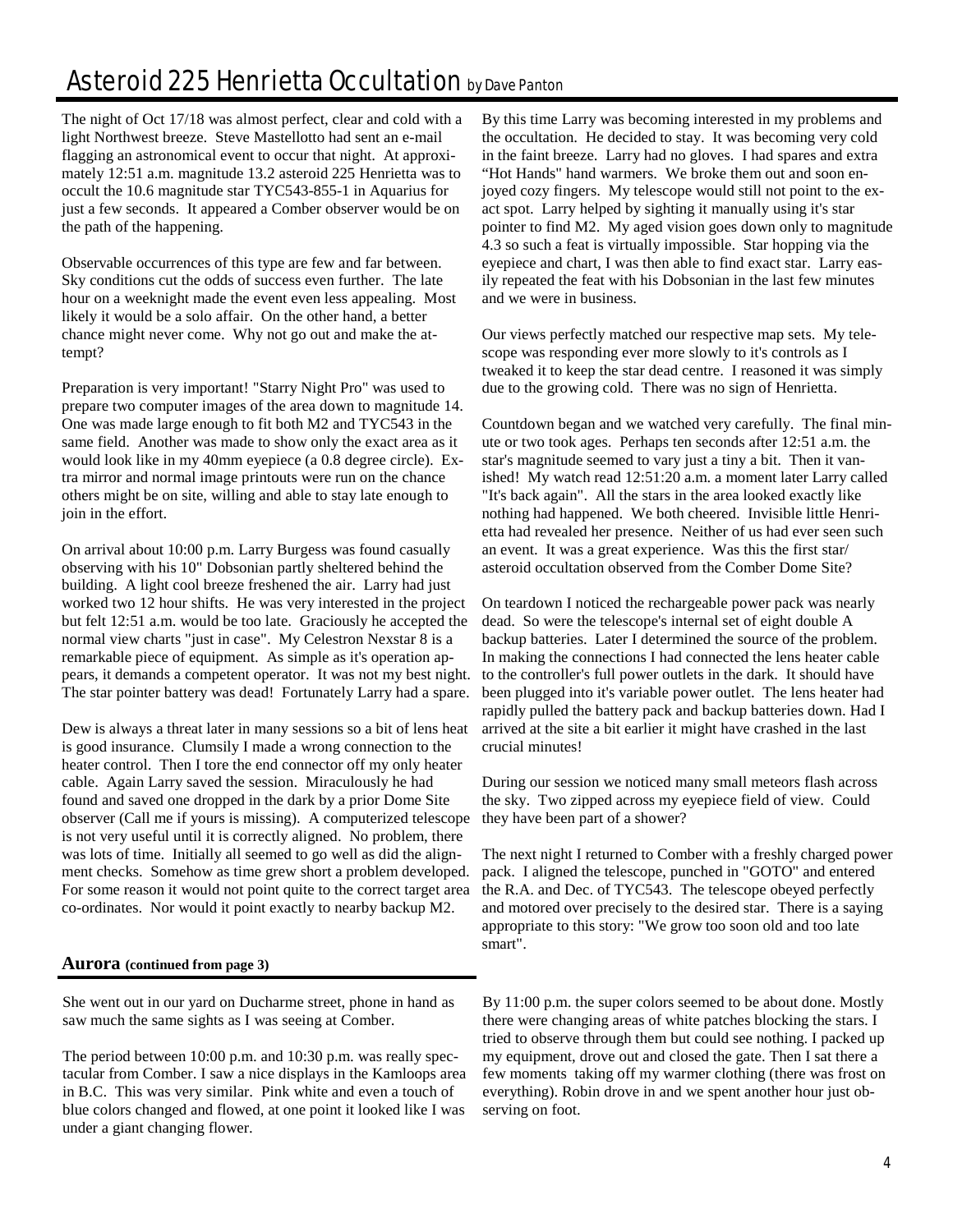#### **John McDermott**

 On Friday, November 2nd, 2001, the Windsor Centre lost one of its most senior members with the sudden passing of John McDermott, at the Marentette Rest Home, his place of residency. He was 68.

 John joined the Windsor Centre during the 1960's, and through the years rarely missed a meeting. He was a great believer in the R.A.S.C. Observer's Handbook, regularly giving presentations and a quiz or two now and again concerning its contents, to inform and entertain the membership.

 John served on the Centre Council for many, many years and during that time never allowed his disabilities to slow him from contributing as much as he could . Kindly and gentle in character, John's respect and love for the science of astronomy always shone through. I'll remember him for his patient manner, and the way I benefited so many times through the years from his words of advice and encouragement.

 Though I am saddened that we will no longer see his large form walking through the doorway, we can be thankful for his presence in our lives and the fond memories we will carry always, of John.

#### **David Marchand**

 Few were aware through the years of his struggles with respiratory illness, so when word came of the passing of David Marchand at the age of only 45, on November 8th, 2001, we were shocked and saddened.

 I first met Dave when he attended an Introductory Astronomy class I led at St. Clair College, during the 1980's. After joining the Centre, he wasted no time and immediately began finding ways in which he could contribute. Thus he served in many capacities on council through the years, including recording secretary, newsletter editor, and webmaster.

 Dave totally immersed himself in his love of astronomy. He was a familiar and utterly reliable presence at virtually every meeting and every special event. He'd always be one of the first to arrive, and among the last to leave, giving freely and generously of his resources.

 Dave was a regular at Star Parties such as Starfest, and frequented farther astronomical destinations such as Astrofest, in Illinois, and The Winter Star Party, in Florida.

 A man of many talents, Dave will be sorely missed and always remembered by those of us who were privileged to be able to call him our friend.



Season's Greetings



# UNIVERSAL SCIENCE

*We are operating on a pick-up and delivery system Competitive pricing on MEADE, CELESTRON and SKYWATCHER scopes and accessories* 

Contact Robin Smallwood Monday - Friday 9:00 a.m. - 5:00 p.m., Saturday 9:00 a.m. - Noon, Closed Sunday Telephone: (519) 967-1655 Fax: (519) 967-1657 Email: unisci@sympatico.ca